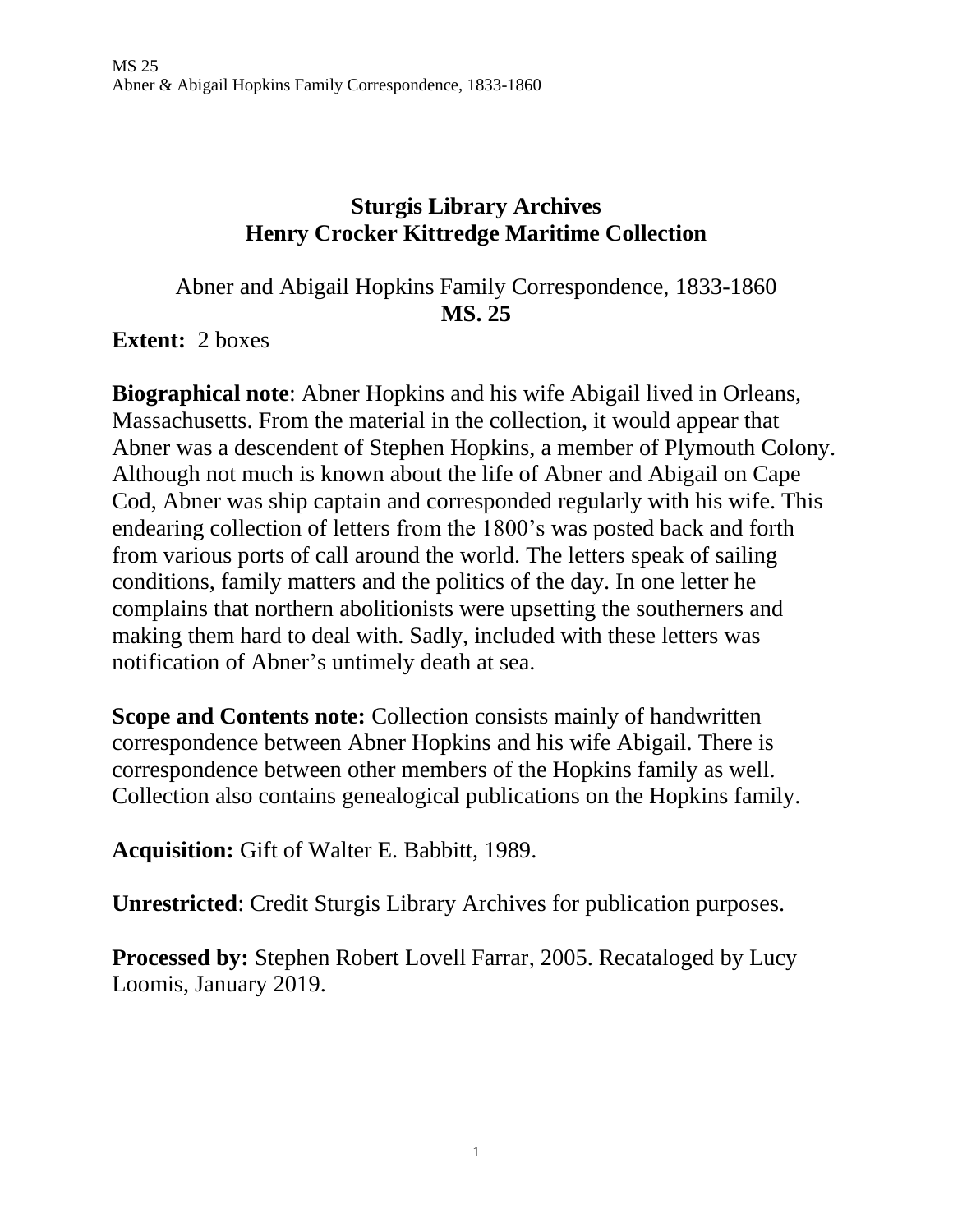# **Legal and Financial**

- BOX 1 Fldr 1 Mount Ida, Arkansas: Court papers. Court to Abner Hopkins regarding 2 mining claim locations, with envelope, St. Louis, MO. Mining claims  $1-6$  May  $1880 - D$  – page 336  $1-6$ May  $1880 - D$  – page 336
	- Fldr 2 Hopkins, Chapman, Stover family tree
	- Fldr 3 Chronological events as transcribed by Walter Babbitt

#### **Original correspondence**

- BOX 1 Fldr 4 Hopkins undated: Abigail Hopkins to beloved son and Abigail to dear brother c/o St. Thomas with envelope with transcription
	- Fldr 5 Abigail Hopkins (Boston: Orleans) to Mrs. Abner Hopkins 30 October 1833 with transcription
	- Fldr 6 Abigail Hopkins (Orleans) to Sister 22 July 1834 with transcription
	- Fldr 7 Abner Hopkins (Havana) to Dear Companion (Mrs. A. Hopkins) 1 August 1834 with transcription
	- Fldr 8 Abigail Hopkins (Boston) to Dear Companion 31 December 1834 with transcription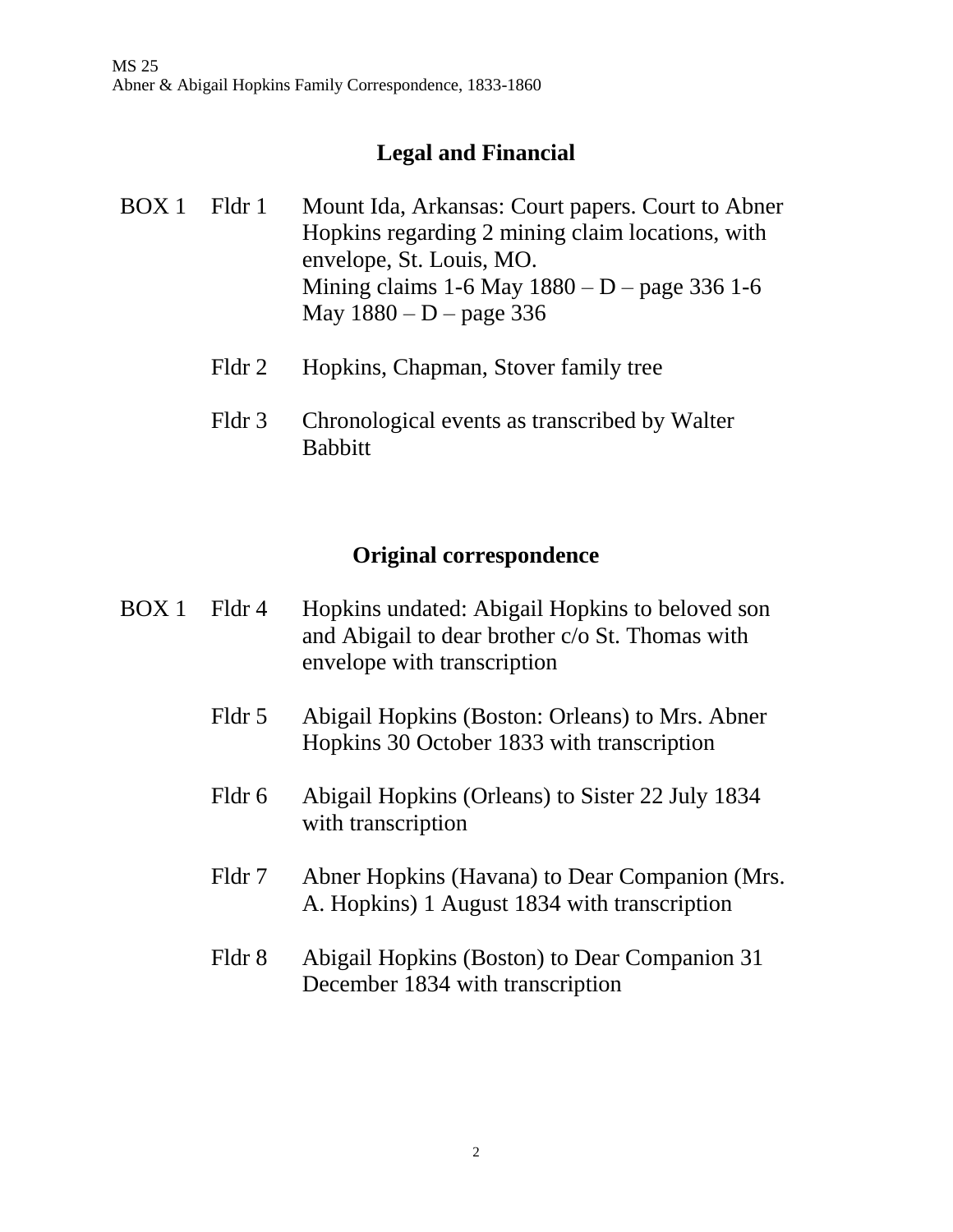MS 25 Abner & Abigail Hopkins Family Correspondence, 1833-1860

# **Original Correspondence (continued)**

| BOX 1 | Fldr 9  | Abner Hopkins (New York) to Dear Companion 23<br>March 1836 with transcription                              |
|-------|---------|-------------------------------------------------------------------------------------------------------------|
|       | Fldr 10 | Abigail Hopkins (Cambridgeport) to sister 19<br>September 1836 with transcription                           |
|       | Fldr 11 | Abner Hopkins (Boston) to Dear Companion 28<br>December 1836 with transcription                             |
|       | Fldr 12 | Abner Hopkins (New Orleans) to Dear Companion<br>18 February 1837 with transcription                        |
|       | Fldr 13 | Abner Hopkins (St. Thomas) to Dear Companion 11<br>October 1837 with transcription                          |
|       | Fldr 14 | Abner Hopkins (Norfolk) to Dear Companion<br>November 1837 with transcription (cancellation is<br>December) |
|       | Fldr 15 | Abner Hopkins (Norfolk, VA) to Dear Companion<br>17 February 1838 with transcription                        |
|       | Fldr 16 | Abner Hopkins (Puerto Rico) to Dear Companion 2<br>April 1838 with transcription                            |
|       | Fldr 17 | Mary Stover (Brookline, ME) to (Mrs.?) Abner<br>Hopkins 13 May 1838 with transcription                      |

Fldr 18 Abner Hopkins (Baltimore) to Dear Companion 22 May 1838 with transcription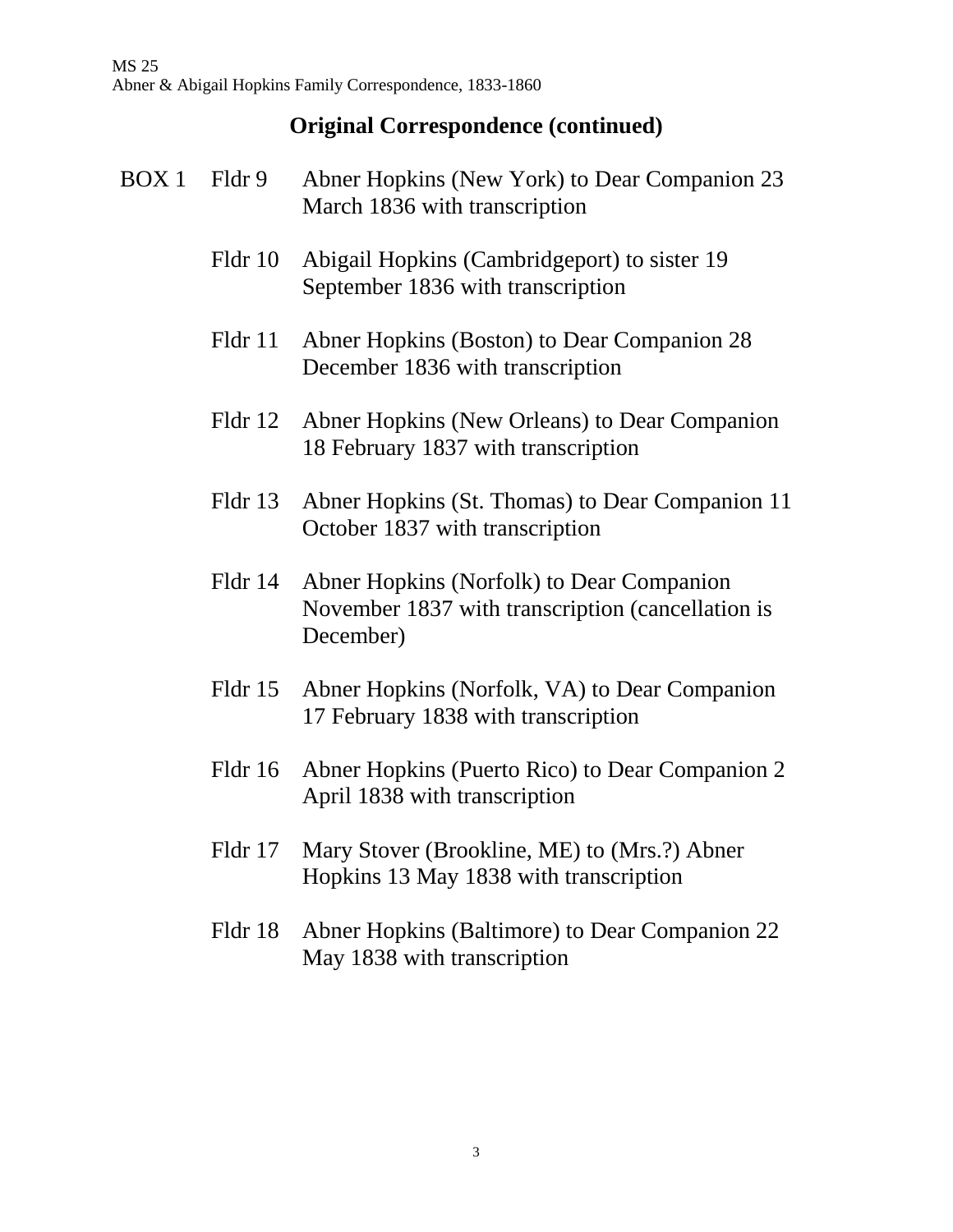- BOX 1 Fldr 19 Abner Hopkins (Charleston) to Dear Companion 6 September 1838 with transcription Fldr 20 Abner Hopkins (Neuvitas) to Dear Companion 3 October 1838 with transcription Fldr 21 Abner Hopkins (Charleston) to Dear Companion 28 October 1838 with transcription Fldr 22 Abner Hopkins (Boston) to Dear Companion 17 December 1838 with transcription Fldr 23 Sarah Stover (Bangor, ME) to Dear mother and sister 15 February 1839 with transcription Fldr 24 Abner Hopkins (Mobile) to Dear Companion 15 February 1839 with transcription Fldr 25 Abner Hopkins (Boston) to Dear Companion 7 November 1839 with transcription Fldr 26 Abner Hopkins (Boston) to Dear Companion 8 November 1839 with transcription Fldr 27 Abner Hopkins (New York) to Dear Companion 11 December 1839 with transcription
	- Fldr 28 Abner Hopkins (Elizabeth City, NC) to Dear Companion 18 January 1840; 30 January 1840 with transcription
	- Fldr 29 Abner Hopkins (Boston) to Dear Companion 14 February 1840 with copy & with transcription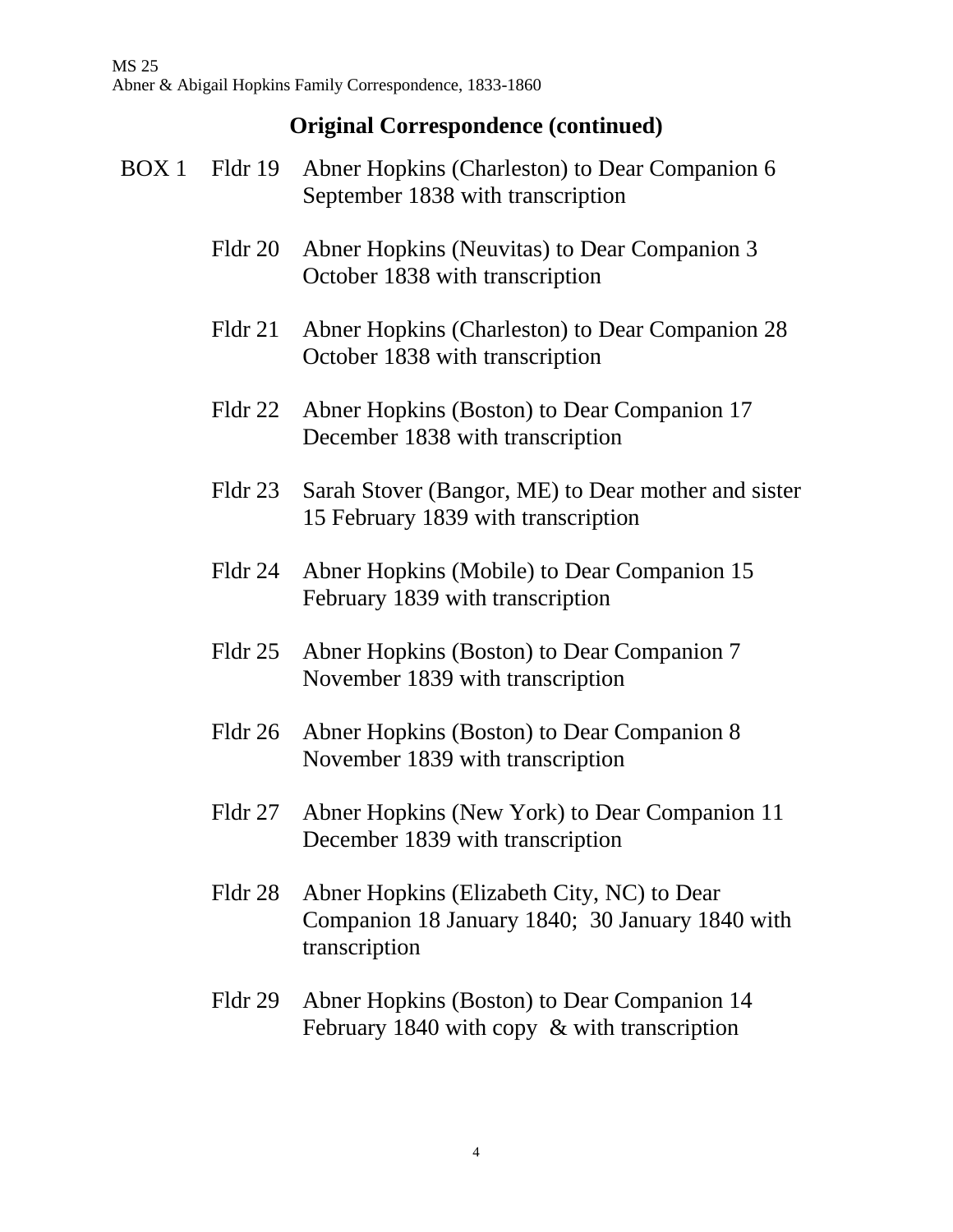- BOX 1 Fldr 30 Abner Hopkins (Boston) to Dear Companion 29 February 1840 with copy & with transcription Fldr 31 Abner Hopkins (Provincetown) to Dear Companion 3 March 1840 with transcription Fldr 32 Margaret M. Delano to Ms. Sarah Stover (East Orleans) 22 March 1840(?) with transcription Fldr 33 Abner Hopkins (New Orleans) to Dear Companion 3 May 1840(?) to Ms. Sarah Stover (East Orleans) with transcription Fldr 34 Abner Hopkins (New Orleans) to Dear Companion 18 May 1840 with transcription Fldr 35 Abner Hopkins (?) (Boston) to Mrs. Abner Hopkins 4 June 1840 with transcription
	- Fldr 36 Abner Hopkins (Baltimore) to Dear Companion 20 June 1840 with transcription
	- Fldr 37 Abner Hopkins (Baltimore) to Dear Companion 29 June 1840 with transcription
	- Fldr 38 Abner Hopkins (New York) to Dear Companion 15 September 1840 with transcription
	- Fldr 39 Abner Hopkins (New Orleans) to Dear Companion 31 December 1841 with transcription
	- Fldr 40 John S (Kingston) to Mrs. Abner Hopkins 28 July 1841 (or 1851?) letter informing her of her husband's death with transcription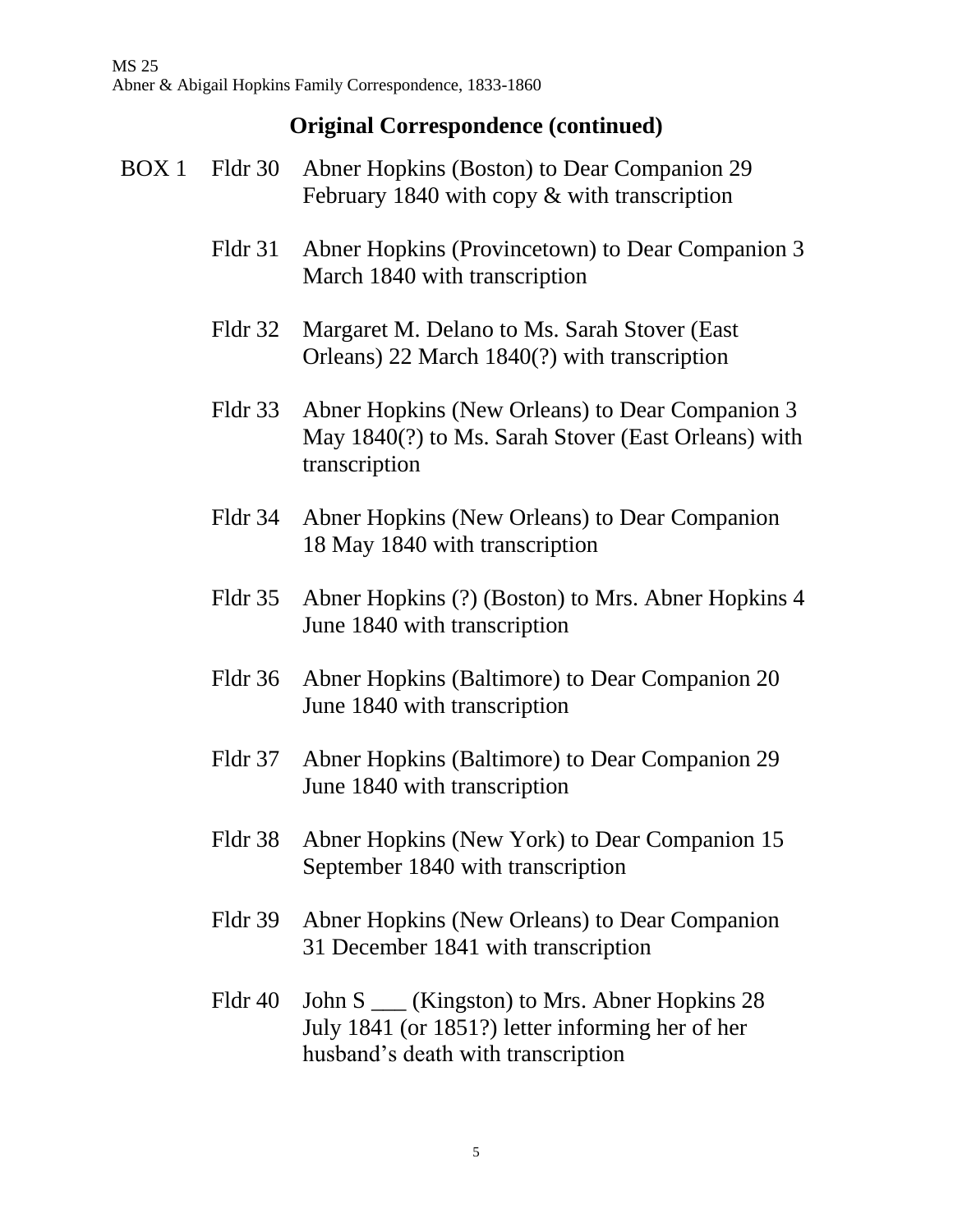MS 25 Abner & Abigail Hopkins Family Correspondence, 1833-1860

- BOX 1 Fldr 41 Nathaniel Hopkins (Melbourne) to parents 31 July 1853 with transcription
	- Fldr 42 Nathaniel Snow Hopkins (Savannah) to parents10 September 1854 with transcription
	- Fldr 43 James E. Godfrey, Savannah Hospital (Savannah, GA) to Mr. John Chapman 19 September 1854 informing parents of death of Nathaniel Snow Hopkins, with envelope and with transcription
	- Fldr 44 James E. Godfrey (Savannah) to Seth Crowell (E. Dennis) 16 December 1854 with envelope and transcription
	- Fldr 45 James E. Godfrey (Philadelphia)to Mr. John Chapman 1 January 1855 with envelope and transcription
	- Fldr 46 Hannah F. Jones (Brookville, ME) to aunt (Mrs. Hannah F. Chapman, East Dennis) 7 January 1855, with envelope and poem on newspaper clipping and transcription
	- Fldr 47 Thomas Shiverick (Chicago) to Mrs. Chapman 9 December 1860 with transcription
	- Fldr 48 Parker Wood (Chicago) to brother and sister, 1 April 1861 with transcription
	- Fldr 49 G.S. Hopkins (E. Brewster) to Mrs. Chapman, 1 July 1861 with transcription
	- Fldr 50 Thomas Shiverick (Chicago) to Mrs. Chapman, 15 July, 1861 with envelope & transcription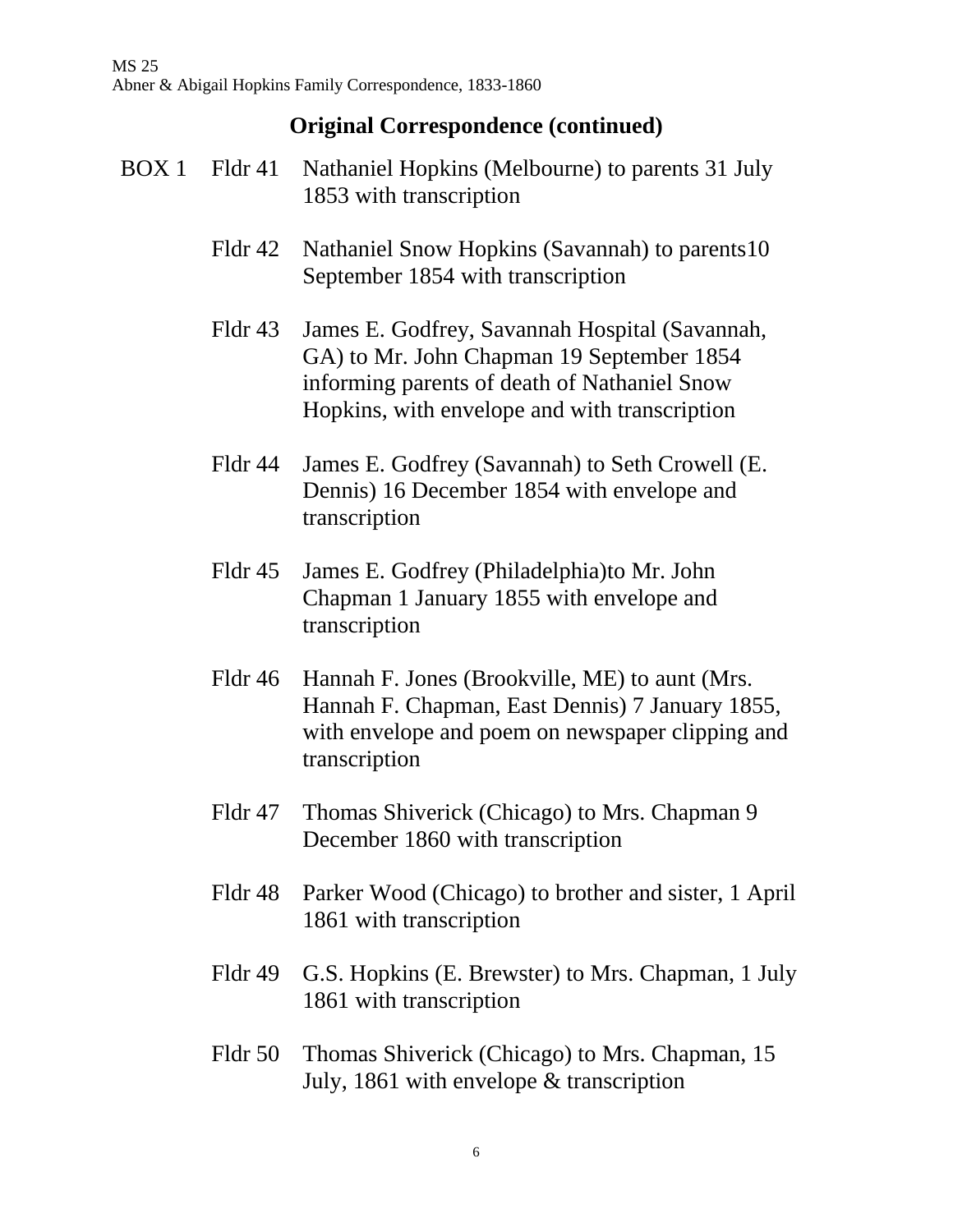- BOX 1 Fldr 51 Sanford M. Hunt, Jr. (Saint Louis) to Mrs. Chapman, 29 July 1861 with card and envelope (dated) and transcription
	- Fldr 52 Charles Tobey (Chicago) to Mrs. John Chapman, 20 October 1861 with transcription
- BOX 2 Fldr 1 William Hopkins (Chicago) to parents, 22 October, 1861with transcription
	- Fldr 2 Telegram, American Telegraph Company (Chicago) to John Chapman, 22 October 1861 with transcription
	- Fldr 3 Charles Tobey (Chicago) to Mrs. John Chapman, 31 October 1861, regarding William Hopkins with transcription
	- Fldr 4 W.A. Hopkins (Chicago) to parents, 24 November 1861 with transcription
	- Fldr 5 W.A. Hopkins to Mrs. John Chapman 28 November 1861, with envelope; regarding Mr. Sanford M. Hunt Jr. and Lady with transcription
	- Fldr 6 A. Hopkins (San Francisco) to parents, 8 December 1861 with envelope postmarked Dec. 13, San Francisco and transcription
	- Fldr 7 Sarah A. (East Dennis) to brother (William A. Hopkins, Chicago) with envelope marked January 13, 1862 TRANSCRIPTION only – no original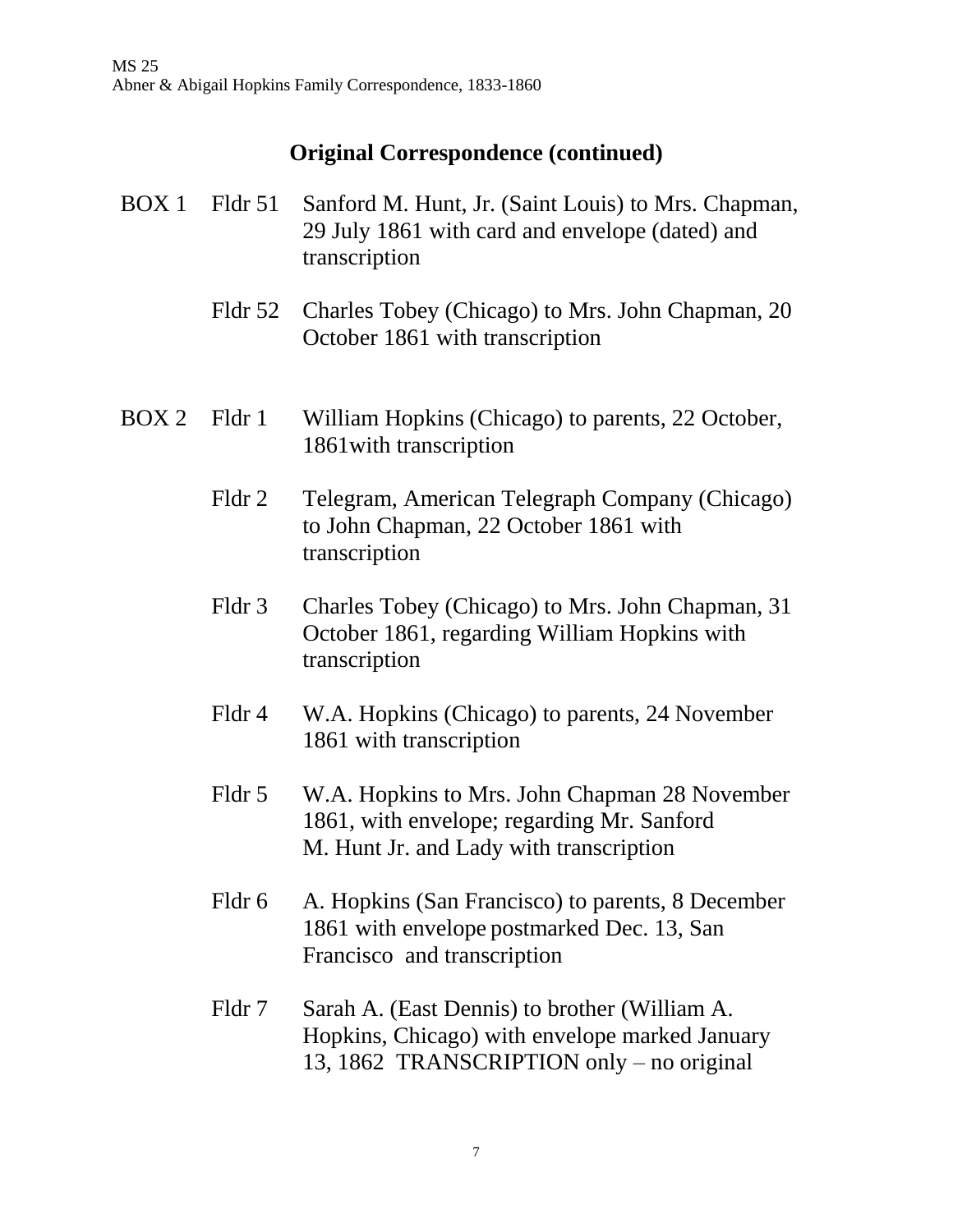- BOX 2 Fldr 8 Sanford M. Hunt, Jr. (Chicago) to W.A. Hopkins, 21 October 1863 with envelope and transcription
	- Fldr 9 A. Hopkins (Callao) to parents, 11 October 1863 with transcription
	- Fldr 10 A. Hopkins (Calcutta) to parents, 16 January 1865 NO transcription
	- Fldr 11 Nancy W. Barn (Brooksville) to Mrs. Hannah Chapman (East Dennis), 23 August 1865 with envelope dated 24 August 1865 with transcription
	- Fldr 12 Isaac and Hannah Stover (Bluehill) to brother and sister, January 1866 with transcription
	- Fldr 13 A. Hopkins (Oxford, Kansas) to parents, 14 May 1871 with envelope and transcription
	- Fldr 14 Everett (Charlestown) to parents, 12 August 1871 with transcription
	- Fldr 15 Mrs. Rufus P. Stover (Bluehill) to Aunt Chapman, 9 May 1875 regarding father Stover's death March 14 with transcription
	- Fldr 16 H.S. Withrel (South Wellfleet) to sister, 14 November 1875 with transcription